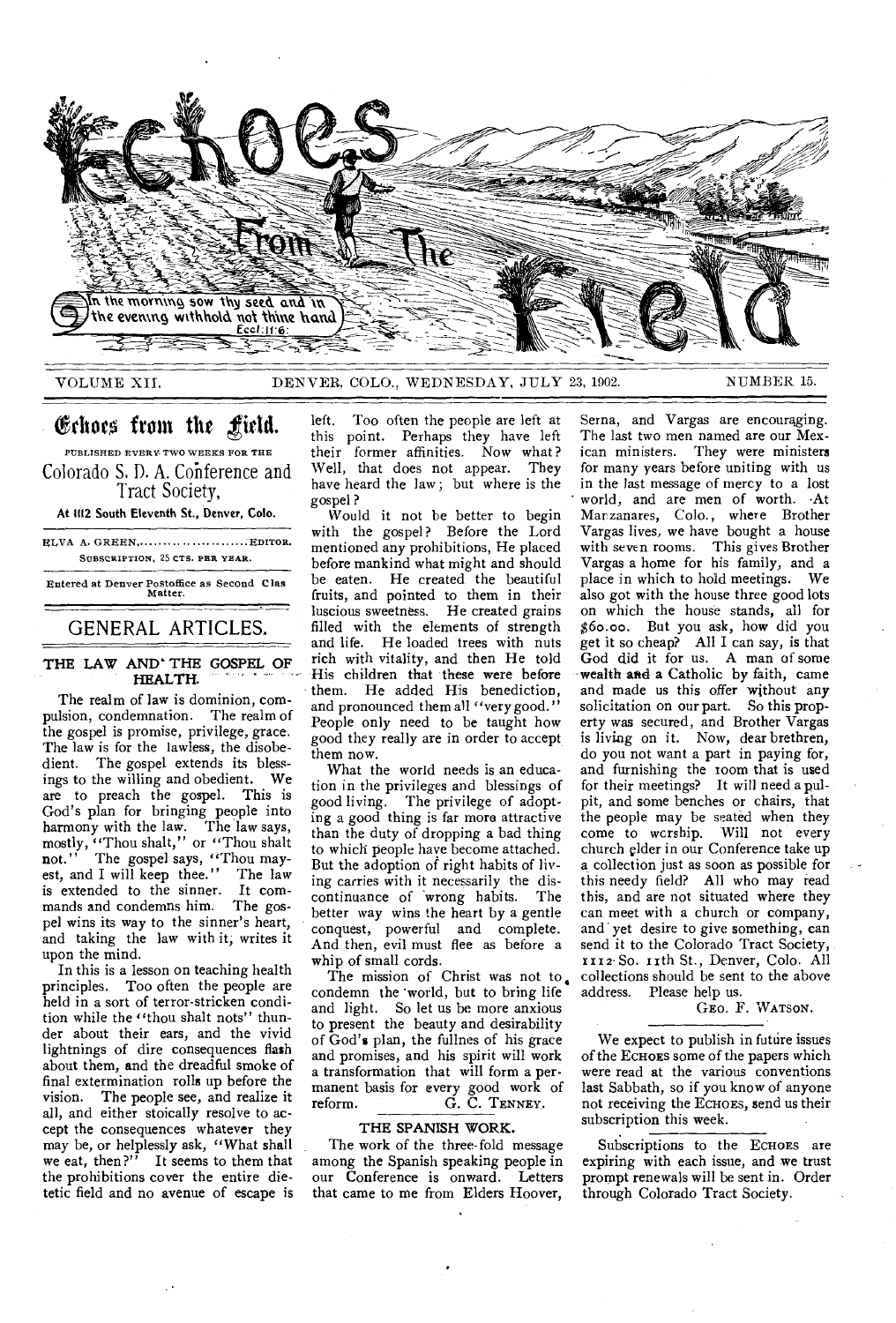# FIELD REPORTS.

#### Pueblo.

The Lord is blessing the work to the conversion of souls here in Pueblo. Sabbath, June 28th we witnessed the burial of three with their Lord in baptism. Sabbath, July 5, two more<br>were baptized here. Others are much were baptized here. interested in the truth. To the Lord<br>be all the praise. C. H. BATES. be all the praise.

#### Pitkin.

We all enjoyed Eld. Richard's meeting very much, not only our own people but evidently quite a number from • outside. We have added one new name to our church roll, and three others have been so much impressed that they have begun keeping the Lord's holy Sabbath. Elder Richard's talks were so practical and so much to the point, especially those given to the church alone, showing us plainly our duties to God and each other. They were indeed a great help to us.

#### ELLEN BRIMER, Clerk.

Wray.

We have held our regular quarterly meeting and celebrated the ordinances. Only a few were present to celebrate this solemn occasion, but the Lord met with us and we enjoyed His presence. One sister was added to the church during the quarter by baptism. The church in general, I believe, is of good courage.

We are preparing to hold our Sabbath-school convention, Sabbath, July 19. We hope it will be a great benefit to the Wray church. We wish to be remembered at the throne of grace, that we all may grow to be true missionaries in the Lord's vineyard, and be ready to meet Him in peace when He comes to claim His own.

ANNA MORTON, Clerk.

#### Aspen.

It has been about seven weeks since I came to this place. The interest has varied, as some evenings we have had a good attendance, and at other times it has been small. The Bible studies in the homes have been well attended, especially those conducted in the Swedish language. We have sometimes had as many as twenty-five in attendance. I am glad to report that several have commenced to keep the Sabbath, and others are in the valley of decision.

Some discouraged members of the<br>urch have taken a new hold. There church have taken a new hold. is no time for us to look back, but to<br>nush forward toward the mark. We push forward toward the mark.

hope and pray that a goodly number here may accept the third angel's message in all its fulness, and be ready to meet the Lord when He comes.

S. F. SVENSSON.

#### District Number I.

Knowing it encourages our brethren to hear occasionally from the field, I report as follows : I have visited Wray where one was baptized and united with the church. I visited Idaho Springs three times, baptizing one, five, and three at each respective visit; all these united with the church there. Two have been baptized in Denver.

Brother Aufderhar with his wife, and myself have been at Arvada about four weeks. The attendance has been small, but the Lord has blessed abundantly, above anything we had hoped for, and six have decided to obey the ''blessed gospel of the prophets."

WATSON ZIEGLER.

#### Florence.

On the 27th of March, I gave my first reading in this place, and I find a great deal of work to do for the Master. Often have I thought of the Master's words : "Look on the fields for they are white already to harvest. The harvest truly is great but the laborers are few. Pray ye, therefore the Lord of the harvest, that He will send forth laborers into his harvest." 0, let us watch and pray.

The ordinances of the Lord's house were celebrated by this church the 12th inst. This seemed to be a good day for many. At the close, our elder asked if there were any present who desired to unite with us, and five dear souls rose to their feet. Others are talking about baptism. We trust to see souls saved by this precious message. Will you pray that our Captain will, in this place, crown His work<br>with success? LIDA B. MOORE. LIDA B. MOORE.

#### Meeker.

• We are now engaged in a series of meetings at this place with Elder L. H. Proctor and wife. Our meetings are quite well attended, and some are much interested in hearing the truth. We hope for fruit of our labor. Elder Proctor has labored faithfully in erecting a neat frame chufch building 24 x 36 which is an honor to the cause in this community. Elder Proctor and myself are now using what time we can spare, in painting the house of worship. God is blessing us in all our work, and we praise Him that we all enjoy a good degree of health and strength. Meeker is not very easy of access, being 45

miles from the railroad station. One must take this long tedious ride on an old time stage drawn by four horses; the driver must change horses twice in making the trip one way. A great deal of frontier life can yet be seen in this part of the State. But the people here need the truth, and some are accepting it, and others will.

G. W. ANGLEBARGER.

#### Pueblo.

As I have not sent a report to the ECHOES since camp-meeting, I will now give a short summary that the ECHOES readers may know I am still trying to help a little by the grace of God in the glorious work of the gospel of Christ. During the first three and a half months' after camp meeting, I labored with Brother C. H. Bates in Pueblo, and since that time I have visited the Florence and Cripple Creek churches. I visited the little company at Nyburg several times; also Timpas Valley, La Junta, Rocky Ford, Manzanola, Fowler and the neighboring village called Orchard Grove.

In all this work, the Lord has been present to bless and direct so that all meetings have been a source of strength, and some good visits have been enjoyed by all. I have baptized six, and there are others for whom we have hopes.

I have worked at home for myself for about two and a half months, and now viewing the whole past, I can say, praise the good Lord for his wonderful works to the children of men.

I know that the glorious work that the Lord has given us to do, will triumph soon, and the trials we are meeting here will be forever obliterated by the glorious victories that will be given to all the faithful. I want to be with that company, don't you? Well, come along and let us go together.

#### J. B. WILSON.

#### The Western Slope.

It has been a long time since I reported through the ECHOES. I spent about three months at home with my family, doing some necessary farm work and holding meetings in the school house. In May, I visited the Delta church, holding several meetings with them. I also visited the Uncompahgre church and visited the Sanitarium, where I enjoyed some good treatments which built me up healthwise.

In the early part of June, I spent a few days with the Crawford church, the first church organized on the western slope, and enjoyed meeting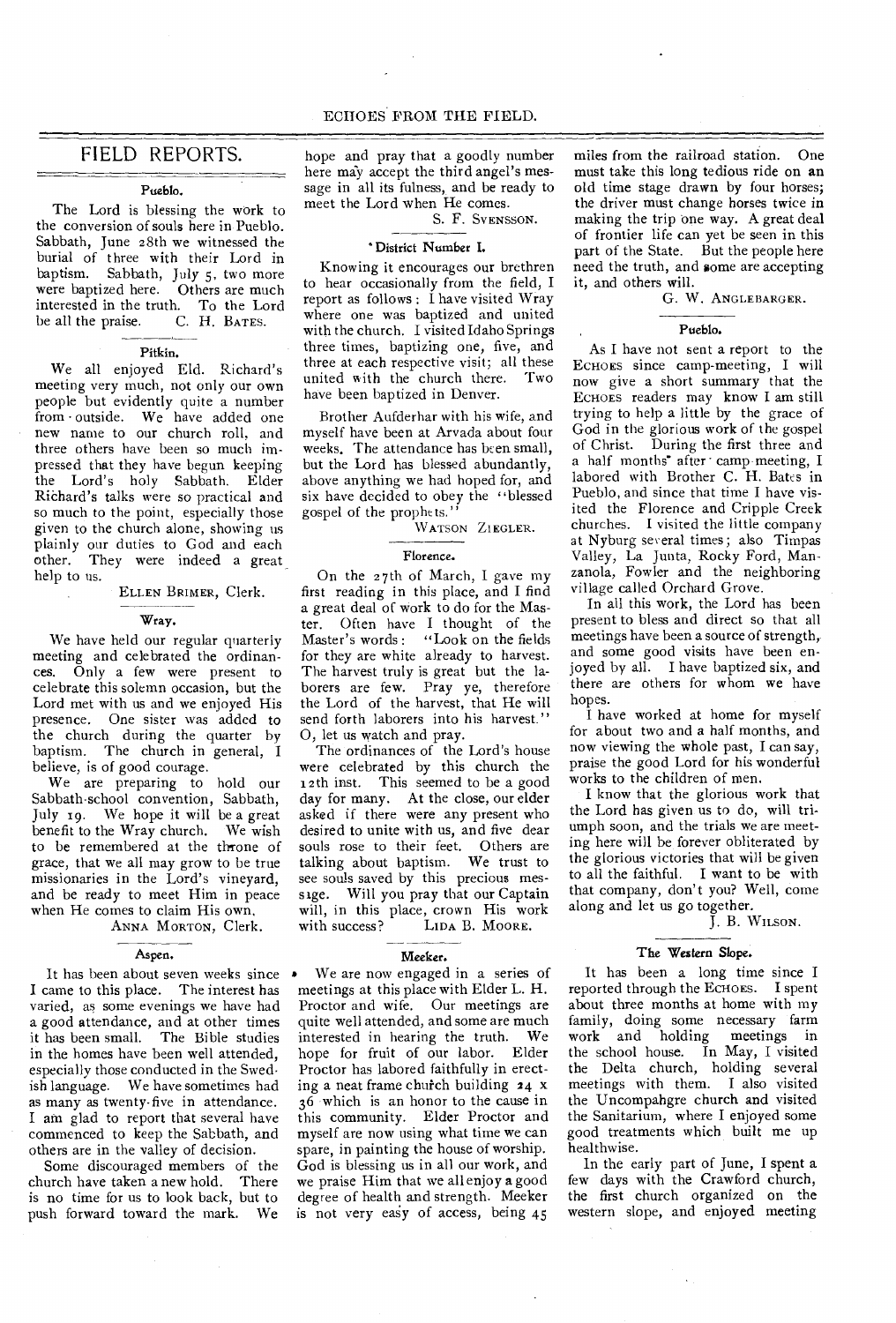with them for a few days. Three of the dear young people were baptized and united with the church. This was the result of faithful home work and a good church school.

June 20, I commenced tent meetings again in Paonia. Brother Frederick spoke once only and then left for the sanitarium at Brother Hartman's as he was coming down with typhoid fever. I remained alone with my daughter Lilah for a few days until the arrival of Brother Watson who was joyfully welcomed.

Our interest has not been very great on account of storms etc., but as the weather is better now, we hope to be able to present the Word in such a way as to gather some into the message. **GEO. O. STATES.** 

### THE SABBATH SCHOOL. Conducted by MRS. G. P. WATSON.

#### Order in Our Schools.

#### RY A. F. SHAUFFLER.

Let me speak on a subject on which I have lately received a number of letters, namely, the matter of getting and keeping order in the Sabbath-school. Some people think that in a word or two you can impart to them a specific remedy for disorder. This cannot -be done. The matter of order is one of detail, like so many other things. Much must be made to cooperate in securing this excellency.

In the first place, the superintendent must make up his mind that he wants and will have order. Unless he does this, all else will be in vain.' If he is satisfied with disorder, he will have that, for it is not hard to get. It will come of itself. But if he is not content with the order that he has, he will seek for a better, and this will lead him to "make an effort." What is perfect order? I call that perfect order at the opening of the school that permits you to hear a fair-sized clock at the other end of the room, tick, Nothing else is "perfect" order. Now the question is, "How can this be secured?" It cannot be secured unless the teachers are determined that it shall be. The superintendent alone cannot accomplish it. He must, then, have a meeting of the teachers at which the question of order is discussed, and all resolve that they will cooperate with their leader in securing perfect quiet. When the teacher force has made up its mind that it wants better order, and will co-operate in securing it, half of the battle is won. Yet it may even now be lost, after all; for it is one thing to resolve to do a thing in meeting, and

another to carry that resolve out. I have seen many a resolution fail in its execution.

In carrying out the resolve that you want better order, the first thing is to observe that resolution *yourself.* The teacher, then who wants good order in his class must be early at school, so as to welcome the first scholar and keep him busy in some way until the others arrive and the school is opened. Many a class being in the school sometime before the teacher arrives gets "going," and when the teacher comes, he finds things already at sixes and sevens. To subdue this disorder (for which he himself is responsible) is then hard, if not impossible. Forestall the evil and it will not arise.

In the next place, the teacher himself must set the example of order; yet I have seen many teachers who, after the bell had rung, have kept on talking to some other teacher, "just to finish what I was talking about," and all the time the superintendent was "waiting." This is all wrong. The very moment that the bell sounds all conversation, selecting of books, and business of every kind should STOP AT ONCE.

For how can you expect your class to stop talking if you don't set them the example? Practice is stronger than precept, and you will call in vain for order if the teachers do not respond instantly to the call. The same is true of all the officers in the school; the moment that bell sounds, ALL business should cease, and each person sit down in the seat nearest to them, and stay there till the signal is given that again allows them to move. Is this rather strict? Yes; but without it you cannot have perfect order. The bell means what? It means, "pay attention to the platform." If then, you decline to do this, you are a rebel against order yourself, and the scholars will follow your example. Do you see this?

Having secured the cooperation of his teachers, the superintendent must be sure, that he keeps order himself. He must go to the platform ALL READY. Hymns must have been picked out before he went there, and all detail business must have been attended to. When he goes to the platform he does so to open the school, and he should attend to nothing else. Yet I have seen superintendents who selected their hymns and consulted with the music leader or secretary about some matter of detail, and that even after they had rung the bell for order. Of course they never got real order, for they set an example of disorder themselves and the school followed it.

In calling for order, whether it be by bell or by voice, the leader should call only once. But if the school does not render obedience, then what? WAIT. I say, WAIT. And not call again? No. Wait till the school comes to order. How long should you wait? Till the school obeys. I myself waited once for full five minutes before the school obeyed. That seemed like five eternities. But at last it quieted down, if for nothing else than from curiosity to know why I did not begin. Then I quietly said, "We have lost five minutes. Let us sing hymn No. 23." The next time I did not have to wait for so long, and before many weeks past the signal for order was heeded at once.

All this will be in vain however, if, after you have called for order, you allow the doors to be open while you are trying to get quiet. Yet I have seen this absurd experiment tried in many schools. It never yet succeeded. And why? Simply because you, yourself, after calling for order, invited disorder by leaving the doors open for late-comers to enter and disturb the school. Whose fault is this but yours? When, then you have rung your bell let the doors be closed, so that those who are on hand may not be disturbed by those who want to come in late. You need not keep the doors closed through all your devotional service. Let them be opened at proper intervals, and then while the late comers go to their seats, DO NOTHING, but wait quietly. When order is restored go on with the business of the school.

One thing more. Have a fixed time for the opening of your school, and stick to it closely. Open on the tick. Never mind who is there or who is not. Open when the minute comes. I once went into a school at two o'clock and asked, "At what time do you begin?" The secretary replied, "about half past two." It proved, as I had expected from his answer, that they actually opened at 2:45, and even then very few of the scholars were on hand. They were being trained in that school to be on hand *about* half past two and that meant *about* quarter to three.

Of course there was no order in that school, because there was none about the superintendent. What else could you expect? He trained the school not to punctuality, but to *aboulness.*  And he succeeded.

Now, if any superintendent will need the rules given above, he will succeed in getting, and in keeping order in his school. It may take some time, but it will come in time, and both he, and the teachers, and the scholars as well, will rejoice much in the result.